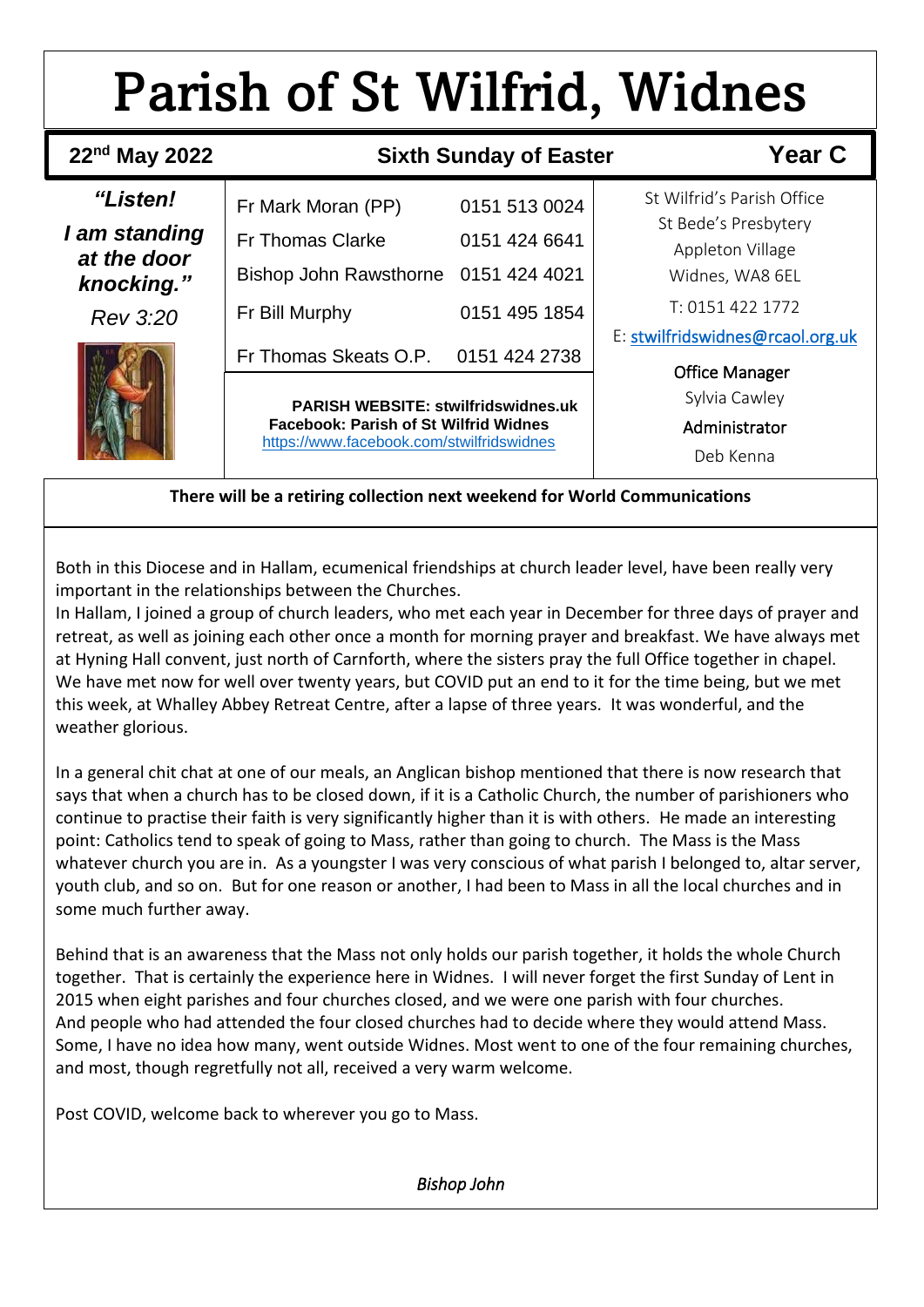| Quarant' Ore<br>Time-Table                                                                                                                                                                                                         |                                                                                                                                                               |                                                               |  |  |  |  |
|------------------------------------------------------------------------------------------------------------------------------------------------------------------------------------------------------------------------------------|---------------------------------------------------------------------------------------------------------------------------------------------------------------|---------------------------------------------------------------|--|--|--|--|
|                                                                                                                                                                                                                                    |                                                                                                                                                               |                                                               |  |  |  |  |
| Monday 13 <sup>th</sup> June                                                                                                                                                                                                       | 7pm – Votive Mass of the Holy Eucharist<br>7.30pm - 9pm - Adoration<br>9pm - Benediction                                                                      |                                                               |  |  |  |  |
| Tuesday 14 <sup>th</sup> June<br>12noon - Votive Mass of the Holy Eucharist<br>12.30pm - 7pm - Adoration<br>7pm - Holy Mass<br>7.30pm - 9pm - Adoration<br>9pm - Benediction                                                       |                                                                                                                                                               |                                                               |  |  |  |  |
| Wednesday 15 <sup>th</sup> June                                                                                                                                                                                                    | 12noon - Votive Mass of the Holy Eucharist<br>$12.30 \text{pm} - 7 \text{pm} -$ Adoration<br>7pm – Holy Mass<br>7.30pm - 9pm - Adoration<br>9pm - Benediction |                                                               |  |  |  |  |
| Thursday 16 <sup>th</sup> June                                                                                                                                                                                                     | 12noon – Votive Mass of the Holy Eucharist<br>12.30pm - 7pm - Adoration<br>7pm – Holy Mass and close of Quarant'Ore                                           |                                                               |  |  |  |  |
|                                                                                                                                                                                                                                    | Sign up for Quarant' Ore                                                                                                                                      | Donate flowers for<br>Quarant' Ore                            |  |  |  |  |
| Sign-up sheets will be available for you to sign next week to ensure that<br>the Blessed Sacrament is watched at all times.                                                                                                        |                                                                                                                                                               | One of the reasons that many<br>parishes do not hold Quarant' |  |  |  |  |
| Please think about what time you give to pray before the Blessed<br>Sacrament.                                                                                                                                                     | Ore anymore is the cost of<br>adorning the altar with candles<br>and flowers, could you donate                                                                |                                                               |  |  |  |  |
| Buy a candle for                                                                                                                                                                                                                   |                                                                                                                                                               | something<br>towards<br>the<br>flowers?                       |  |  |  |  |
| If you would like to buy a candle to burn before the Blessed Sacrament in<br>memory of a loved one or for a special intention, then please pass your<br>intention and an offering (suggested offering £15) into the Parish Office. | Please pass your donations<br>into the Parish Office marked<br>'Quarant' Ore Flowers'.                                                                        |                                                               |  |  |  |  |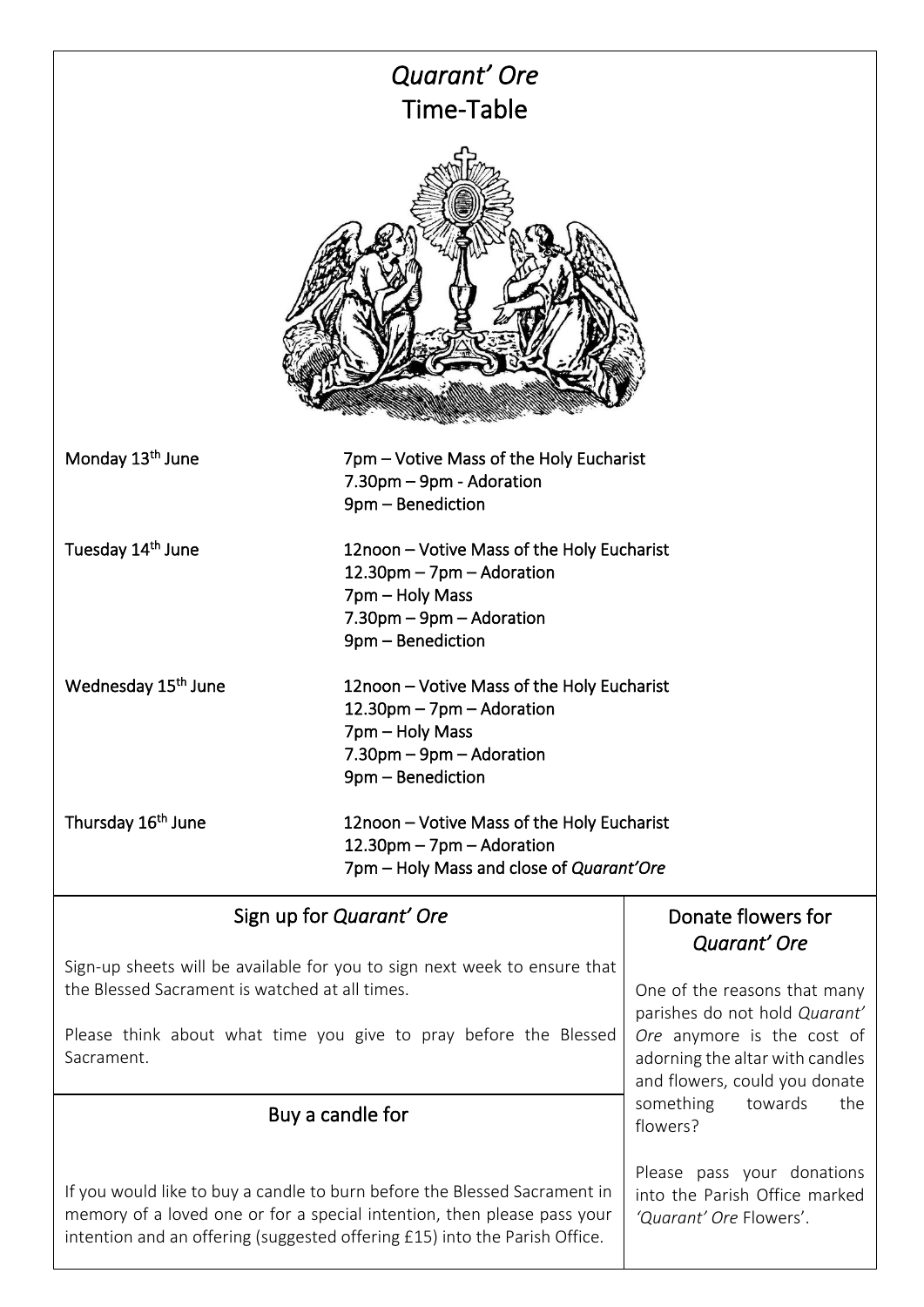## Sunday Obligation Returns

The Roman Catholic Bishops of England and Wales have issued a statement saying that from Pentecost Sunday,  $5^{th}$  June, the obligation to attend Mass on Sunday is reinstated. It is clear though in the statement that anyone who does not feel safe because of ill health is not committing a breach of the Sunday Obligation.

## 'The Eucharist makes the Church, and the Church makes the Eucharist.'

Face Covering - wearing of face covering is now up to each individual. Precious Blood – at this time we are not allowed to offer the chalice to the faithful. Holy Communion on the tongue – if you desire to receive Holy Communion on the tongue you should present yourself to the priest or minister once everyone else has received.

## May procession and Crowning of Our Lady.

On Sunday the 29th, the last Sunday of May, our parish will honour Our Blessed Lady with the crowning of her statue and the traditional May procession at 2.30pm at St Bedes.

Many of us will remember the May processions as we were growing up walking along behind Our Lady in our Holy communion dresses and suits. This year we hope that many of the children who have made their First Communion these past few weeks will join us in giving honour to Mary Queen of the May.

An open invitation is extended to all our parishioners to join us.



It will be great to see you all.

### Gift of Life for Zambia Trip to Trentham Gardens and Shopping Village, Monday 4th July

We are delighted to resume our trips after such a difficult period and hope that you will enjoy the delights of Trentham Gardens and the Shopping Village. The Trentham Estate is a great place for all with award winning Italian gardens, rose borders and a beautiful lake. If you prefer some retail therapy there is a wide variety of shops and cafes, plus a massive Garden Centre.

The cost is £24 per person to cover the coach and entrance. We leave St. Basil and All Saints Church at 10.30.am and return at approximately 6.30pm. To book a place simply put your £24 in an envelope marked with your name, address and telephone number, and give it to any member of the Zambia Group, Sue Shellien, Monica Kelly, Terri Cloherty, Chris Lappine and Angela Kaye. You can also ring Monica on 424 8194 or Angela on 424 8668 to arrange collection.

## All profits to St. Francis Community Integrated Care Centre (and our orphans) Zambia